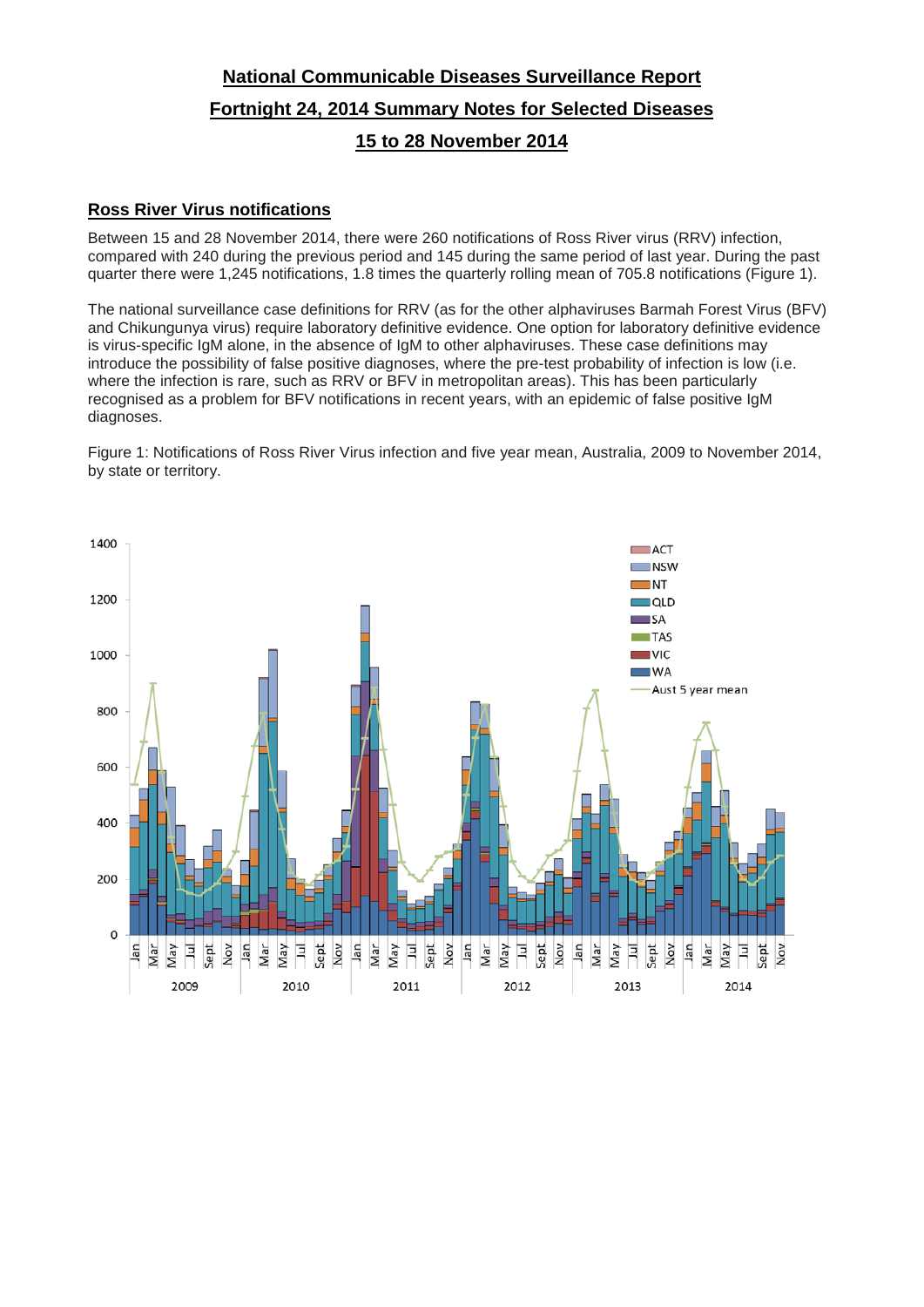## **Influenza (laboratory confirmed)**

Across all jurisdictions, seasonal influenza activity has continued to decline towards interseasonal levels (figure 2). Nationally, influenza A remains the predominant virus type, although the proportion of influenza B infections has continued to increase in recent weeks across most jurisdictions. Of the subtyped influenza A viruses, there is currently a higher proportion of influenza A(H3N2) detections, compared with influenza A(H1N1)pdm09.





Source: National Notifiable Diseases Surveillance System, by diagnosis date

### *Interpretative Notes*

*Selected diseases are chosen each fortnight based on either exceeding two standard deviations from the 90 day and/or 365 day five year rolling mean or other disease issues of significance identified during the reporting period. All diseases reported are analysed by notification receive date. Data are extracted each Monday of a CDNA week.*

*Totals comprise data from all States and Territories. Cumulative figures are subject to retrospective revision so there may be discrepancies between the number of new notifications and the increment in the cumulative figure from the previous period.*

*1 The past quarter (90 day) surveillance period includes the date range 15/11/2014 to 28/11/2014.* 

*2 The quarterly (90 day) five year rolling mean is the average of 5 intervals of 90 days up to 28/11/2014. The ratio is the notification activity in the past quarter (90 days) compared with the five year rolling mean for the same period.*

*3 The past year (365 day) surveillance period includes the date range 15/11/2014 to 28/11/2014.* 

*4 The yearly (365 day) five year rolling mean is the average of 5 intervals of 365 days up to 28/11/2014. The ratio is the notification activity in the past year (365 days) compared with the five year rolling mean for the same period.*

The five year rolling mean and the ratio of notifications compared with the five year rolling mean should be interpreted with caution. *Changes in surveillance practice, diagnostic techniques and reporting may contribute to increases or decreases in the total notifications received over a five year period. Ratios are to be taken as a crude measure of current disease activity and may reflect changes in reporting rather than changes in disease activity.*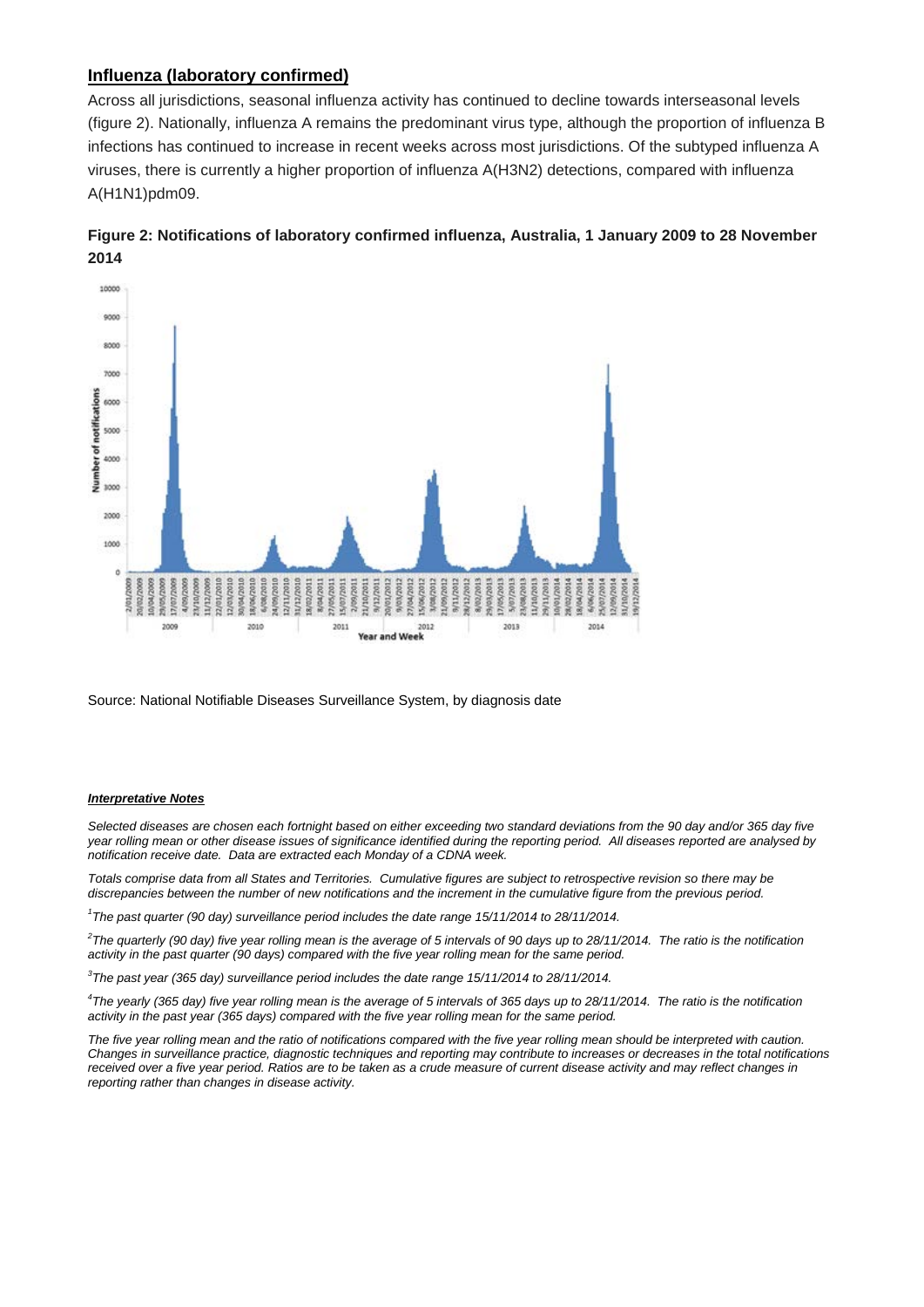#### **ADT FN24 Notification Received Date 15/11/14 to 28/11/14**

|                                              | <b>State or Territory</b> |              |    |            |           |     |            |     |                       | <b>Totals for Australia</b>                             |                                                               |                    |                        | <b>Historical 90 Day Period</b>               |                                               |                                                              | <b>Historical 365 Day Period</b> |                                     |                                            |                                                           |
|----------------------------------------------|---------------------------|--------------|----|------------|-----------|-----|------------|-----|-----------------------|---------------------------------------------------------|---------------------------------------------------------------|--------------------|------------------------|-----------------------------------------------|-----------------------------------------------|--------------------------------------------------------------|----------------------------------|-------------------------------------|--------------------------------------------|-----------------------------------------------------------|
| <b>Disease</b>                               | <b>ACT</b>                | <b>NSW</b>   | NT | <b>OLD</b> | <b>SA</b> | TAS | <b>VIC</b> | WA  | <b>This</b><br>Period | <b>Previous</b><br><b>Reporting Reporting</b><br>Period | <b>Same</b><br><b>Reporting</b><br>Period<br><b>Last Year</b> | 2014<br><b>YTD</b> | Past<br><b>Ouarter</b> | Ouarterly<br><b>Rolling</b><br>5 year<br>mean | Ratio<br>Past<br>Quarter<br>$/5$ year<br>mean | <b>Exceeds</b><br>Ouarterly<br>rolling<br>$mean +2$<br>SD by | Past<br>Year                     | Yearly<br>rolling<br>5 year<br>mean | Ratio<br>Past<br>year<br>$/5$ year<br>mean | <b>Exceeds</b><br>Yearly<br>rolling<br>$mean +2$<br>SD by |
| <b>Bloodborne diseases</b>                   |                           |              |    |            |           |     |            |     |                       |                                                         |                                                               |                    |                        |                                               |                                               |                                                              |                                  |                                     |                                            |                                                           |
| Hepatitis (NEC)                              |                           |              |    |            |           |     |            |     |                       |                                                         |                                                               |                    |                        | $\bigcap$                                     | $\left( \right)$ .                            |                                                              |                                  | ( ) . ( )                           | $\bigcap$                                  |                                                           |
| Hepatitis B (newly acquired)                 |                           | 1            |    |            |           |     |            |     | $\mathcal{D}$         | $\tau$                                                  | $\Delta$                                                      | 158                | 36                     | 54.0                                          | 0.7                                           |                                                              | 168                              | 211.8                               | 0.8                                        |                                                           |
| Hepatitis B (unspecified)                    |                           | 91           |    | 41         | 16        |     | 53         | 18  | 227                   | 278                                                     | 284                                                           | 6,064              | 1,683                  | ,725.6                                        | 1.0                                           |                                                              | 6,613                            | 6,798.0                             | 1.0                                        |                                                           |
| Hepatitis C (newly acquired)                 |                           |              |    |            |           |     |            |     |                       | 6                                                       | 18                                                            | 403                | 93                     | 100.0                                         | 0.9                                           |                                                              | 443                              | 419.2                               | 1.1                                        |                                                           |
| Hepatitis C (unspecified)                    | $\Lambda$                 | 119          |    | 118        | 11        |     | 61         | 69  | 395                   | 412                                                     | 452                                                           | 9,454              | 2,580                  | 2,642.4                                       | 1.0                                           |                                                              | 10,257                           | 10,390.6                            | 1.0                                        |                                                           |
| Hepatitis D                                  |                           |              |    |            |           |     |            |     |                       | $\mathcal{D}$                                           |                                                               | 42                 | 8                      | 10.2                                          | 0.8                                           |                                                              | 48                               | 38.4                                | 1.3                                        |                                                           |
| <b>Gastrointestinal diseases</b>             |                           |              |    |            |           |     |            |     |                       |                                                         |                                                               |                    |                        |                                               |                                               |                                                              |                                  |                                     |                                            |                                                           |
| <b>Botulism</b>                              |                           |              |    |            |           |     |            |     |                       |                                                         |                                                               |                    |                        | 0.4                                           | $($ .                                         |                                                              |                                  | 1.4                                 | 0.7                                        |                                                           |
| Campylobacteriosis                           | 21                        | <b>NN</b>    | 11 | 302        | 89        | 33  | 41         | 148 | 645                   | 657                                                     | 762                                                           | 16,653             | 4,019                  | 4,204.2                                       | 1.0                                           |                                                              |                                  | 18,271 16,184.0                     | 1.1                                        |                                                           |
| Cryptosporidiosis                            |                           | 21           |    |            |           |     | 15         | 15  | 72                    | 69                                                      | 88                                                            | 2.243              | 399                    | 297.6                                         | 1.3                                           |                                                              | 2.502                            | 2.972.0                             | 0.8                                        |                                                           |
| Haemolytic uraemic syndrome (HUS)            |                           |              |    |            |           |     |            |     |                       |                                                         |                                                               | 21                 | $\overline{4}$         | 3.4                                           | 1.2                                           |                                                              | 22                               | 15.4                                | 1.4                                        |                                                           |
| Hepatitis A                                  |                           | 6            |    |            |           |     |            |     | -11                   | <b>10</b>                                               | 6                                                             | 209                | 62                     | 74.2                                          | 0.8                                           |                                                              | 226                              | 266.0                               | 0.8                                        |                                                           |
| Hepatitis E                                  |                           |              |    |            |           |     |            |     |                       |                                                         |                                                               | 46                 | <sup>10</sup>          | 5.8                                           | 1.7                                           | 0.4                                                          | 52                               | 34.6                                | 1.5                                        | 7.8                                                       |
| Listeriosis                                  |                           |              |    |            |           |     |            |     |                       |                                                         |                                                               | 73                 | 20                     | 15.0                                          | 1.3                                           |                                                              | 82                               | 79.0                                | 1.0                                        |                                                           |
| STEC, VTEC                                   |                           |              |    |            |           |     |            |     |                       | 3                                                       |                                                               | 114                | 20                     | 32.4                                          | 0.6                                           |                                                              | 123                              | 121.4                               | 1.0                                        |                                                           |
| Salmonellosis                                |                           | 170          |    | 198        | 28        |     | 176        | 49  | 658                   | 569                                                     | 535                                                           | 14,646             | 3,303                  | 2,327.8                                       | 1.4                                           | 350.1                                                        | 15,877                           | 11,439.2                            | 1.4                                        | 1,878.7                                                   |
| Shigellosis                                  |                           |              |    |            |           |     | 12         |     | 25                    | 40                                                      | 20                                                            | 948                | 252                    | 115.2                                         | 2.2                                           | 118.4                                                        | 999                              | 548.4                               | 1.8                                        | 324.3                                                     |
| <b>Typhoid Fever</b>                         |                           |              |    |            |           |     |            |     |                       | $7\phantom{.0}$                                         | $\overline{2}$                                                | 109                | 27                     | 23.2                                          | 1.2                                           |                                                              | 127                              | 122.0                               | 1.0                                        |                                                           |
| <b>Ouarantinable diseases</b>                |                           |              |    |            |           |     |            |     |                       |                                                         |                                                               |                    |                        |                                               |                                               |                                                              |                                  |                                     |                                            |                                                           |
| Cholera                                      |                           |              |    |            |           |     |            |     |                       |                                                         |                                                               |                    |                        | 0.6                                           | (                                             |                                                              | $\mathfrak{2}$                   | 4.2                                 | 0.5                                        |                                                           |
| <b>HPAIH</b>                                 |                           |              |    |            |           |     |            |     |                       |                                                         |                                                               |                    |                        |                                               | $\bigcap$                                     |                                                              |                                  | $( )_{.} ( )$                       |                                            |                                                           |
| Plague                                       |                           |              |    |            |           |     |            |     |                       |                                                         |                                                               |                    |                        | $()$ .                                        | $\bigcirc$                                    |                                                              |                                  | ( ) . ( )                           |                                            |                                                           |
| Rabies                                       |                           |              |    |            |           |     |            |     |                       |                                                         |                                                               |                    |                        |                                               | $\left( \right)$                              |                                                              |                                  | $( )$ . $( )$                       |                                            |                                                           |
| Severe Acute Respiratory Syndrome            |                           |              |    |            |           |     |            |     |                       |                                                         |                                                               |                    |                        |                                               |                                               |                                                              |                                  |                                     |                                            |                                                           |
| (SARS)                                       |                           |              |    |            |           |     |            |     |                       |                                                         |                                                               |                    |                        | ( ) . ( )                                     | $()$ .                                        |                                                              |                                  | ( ) . ( )                           | $\bigcap$                                  |                                                           |
| Smallpox                                     |                           |              |    |            |           |     |            |     |                       |                                                         |                                                               |                    |                        | $\bigcap$                                     | $\bigcirc$                                    |                                                              |                                  | ( ) . ( )                           | $\bigcap$                                  |                                                           |
| Viral haemorrhagic fever (NEC)               |                           |              |    |            |           |     |            |     |                       |                                                         |                                                               |                    |                        | $\bigcap$                                     | $\bigcap$                                     |                                                              |                                  | ( ) . ( )                           | $\bigcap$                                  |                                                           |
| Yellow fever                                 |                           |              |    |            |           |     |            |     |                       |                                                         |                                                               |                    |                        | ()                                            | $\bigcap$                                     |                                                              |                                  | ( ) . ( )                           | $\bigcap$                                  |                                                           |
| <b>Sexually transmissible infections</b>     |                           |              |    |            |           |     |            |     |                       |                                                         |                                                               |                    |                        |                                               |                                               |                                                              |                                  |                                     |                                            |                                                           |
| Chlamydial infection                         | 46                        | 899          | 33 | 828        | 152       | 22  |            | 430 | 2,411                 | 2,596                                                   | 3,503                                                         | 74,845             | 17,395                 | 18,905.4                                      | 0.9                                           |                                                              |                                  | 81,452 76,327.2                     | 1.1                                        |                                                           |
| Donovanosis                                  |                           |              |    |            |           |     |            |     |                       |                                                         |                                                               |                    |                        | 0.2                                           | $()$ .                                        |                                                              |                                  | 0.8                                 | 1.3                                        |                                                           |
| Gonococcal infection                         |                           | 177          | 32 | 105        | 16        |     | 85         | 72  | 494                   | 616                                                     | 605                                                           | 14,331             | 3,731                  | 3,028.2                                       | 1.2                                           |                                                              |                                  | 15,577 11,716.6                     | 1.3                                        |                                                           |
| Syphilis - congenital                        |                           |              |    |            |           |     |            |     |                       |                                                         |                                                               | 6                  | 3                      | 0.4                                           | 7.5                                           | 1.5                                                          | -61                              | 4.4                                 | 1.4                                        |                                                           |
| Syphilis $<$ 2 years                         |                           | $\mathbf{3}$ |    |            |           |     |            |     | 26                    | 47                                                      | 60                                                            | 1,593              | 379                    | 347.8                                         | -1.1                                          |                                                              | 1,761                            | 1,399.6                             | 1.3                                        |                                                           |
| Syphilis $> 2$ years or unspecified duration | $\overline{c}$            | 15           | 11 | 9          |           |     | 34         |     | 76                    | 81                                                      | 59                                                            | 1,714              | 469                    | 353.2                                         | 1.3                                           | 23.5                                                         | 1,840                            | 1,414.2                             | 1.3                                        | 103.2                                                     |

#### **Footnotes:**

\* Ratio of the 90 day prior surveillance period to the past 90 day 5 year rolling mean, or ratio of the 365 day prior surveillance period to the 365 day 5 year rolling mean. NN = Not Notifiable, NDP = No Data Provided, NEC = Not Elsewhere Classified

Past Quarter (90d prior surveillance period): 31/08/2014 to 28/11/2014 Past year (365d prior surveillance period): 29/11/2013 to 28/11/2014<br>
Past year (365d prior surveillance period): 29/11/2014<br>
Yearly rolling 5Yr Mean ( Quarterly rolling 5Yr Mean (90d 5Yr Mean): Quarterly rolling 5Yr Mean (90d 5Yr Mean) 1: 31/08/2013 to 28/11/2013 Yearly rolling 5Yr Mean (365d 5Yr Mean) 1: 29/11/2012 to 28/11/2013 Quarterly rolling 5Yr Mean (90d 5Yr Mean) 2: 31/08/2012 to 28/11/2012 Yearly rolling 5Yr Mean (365d 5Yr Mean) 2: 30/11/2011 to 28/11/2012 Quarterly rolling 5Yr Mean (90d 5Yr Mean) 3: 31/08/2011 to 28/11/2011 Yearly rolling 5Yr Mean (365d 5Yr Mean) 3: 29/11/2010 to 28/11/2011 Quarterly rolling 5Yr Mean (90d 5Yr Mean) 4: 31/08/2010 to 28/11/2010 Yearly rolling 5Yr Mean (365d 5Yr Mean) 4: 29/11/2009 to 28/11/2010 Quarterly rolling 5Yr Mean (90d 5Yr Mean) 5:  $31/08/2009$  to  $28/11/2009$